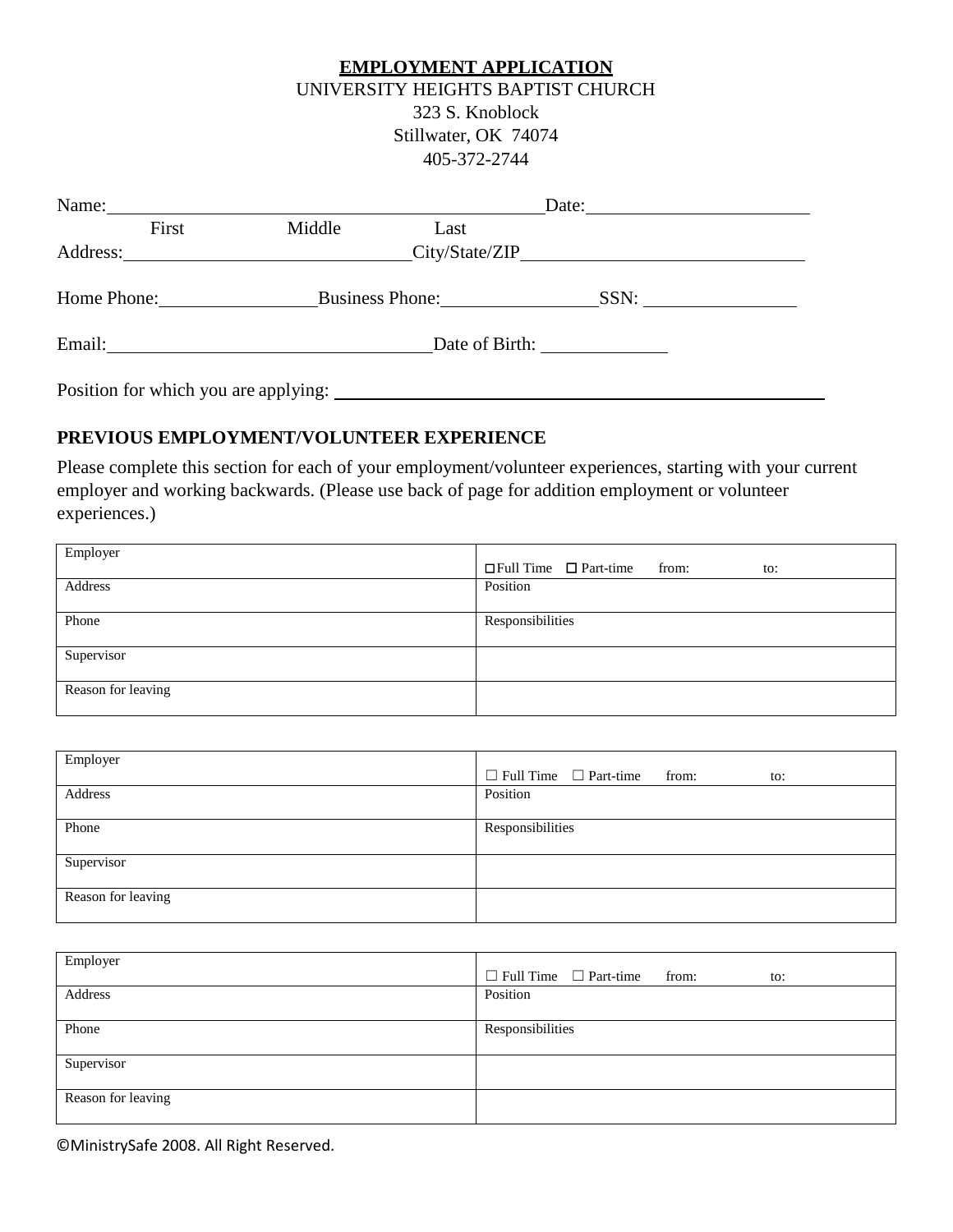| Employer           | $\Box$ Full Time $\Box$ Part-time from:<br>to: |
|--------------------|------------------------------------------------|
| Address            | Position                                       |
| Phone              | Responsibilities                               |
| Supervisor         |                                                |
| Reason for leaving |                                                |

Within the past three years, what job or volunteer responsibilities have given you the most personal satisfaction and why?

**EDUCATION/BACKGROUND** List schools attended, beginning with high school. Include tech schools and other special training.

| <b>LEVEL</b> | <b>NAMEOF SCHOOL CITY/STATE</b> | <b>MAJOR/MINOR</b> | <b>DEGREE</b> |
|--------------|---------------------------------|--------------------|---------------|
|              | High School/Secondary School    |                    |               |
|              |                                 |                    |               |
|              | University/College              |                    |               |
|              |                                 |                    |               |
|              | Vocational/Technical            |                    |               |
|              |                                 |                    |               |
|              | Graduate School/Seminary        |                    |               |
|              |                                 |                    |               |

**REFERENCES** (Please include complete address, city, state, zip code)

\*One reference must be a person of the opposite sex, and at least one a non-family member.

#### **PERSONAL**

| Name               | Address      |         |       |       |
|--------------------|--------------|---------|-------|-------|
|                    |              |         |       |       |
| City               | <b>State</b> | Zip     | email | phone |
|                    |              |         |       |       |
|                    |              |         |       |       |
| PROFESSIONAL/CIVIC |              |         |       |       |
| Name               |              | Address |       |       |
|                    |              |         |       |       |
| City               | <b>State</b> | Zip     | email | phone |

©MinistrySafe 2008. All Right Reserved.